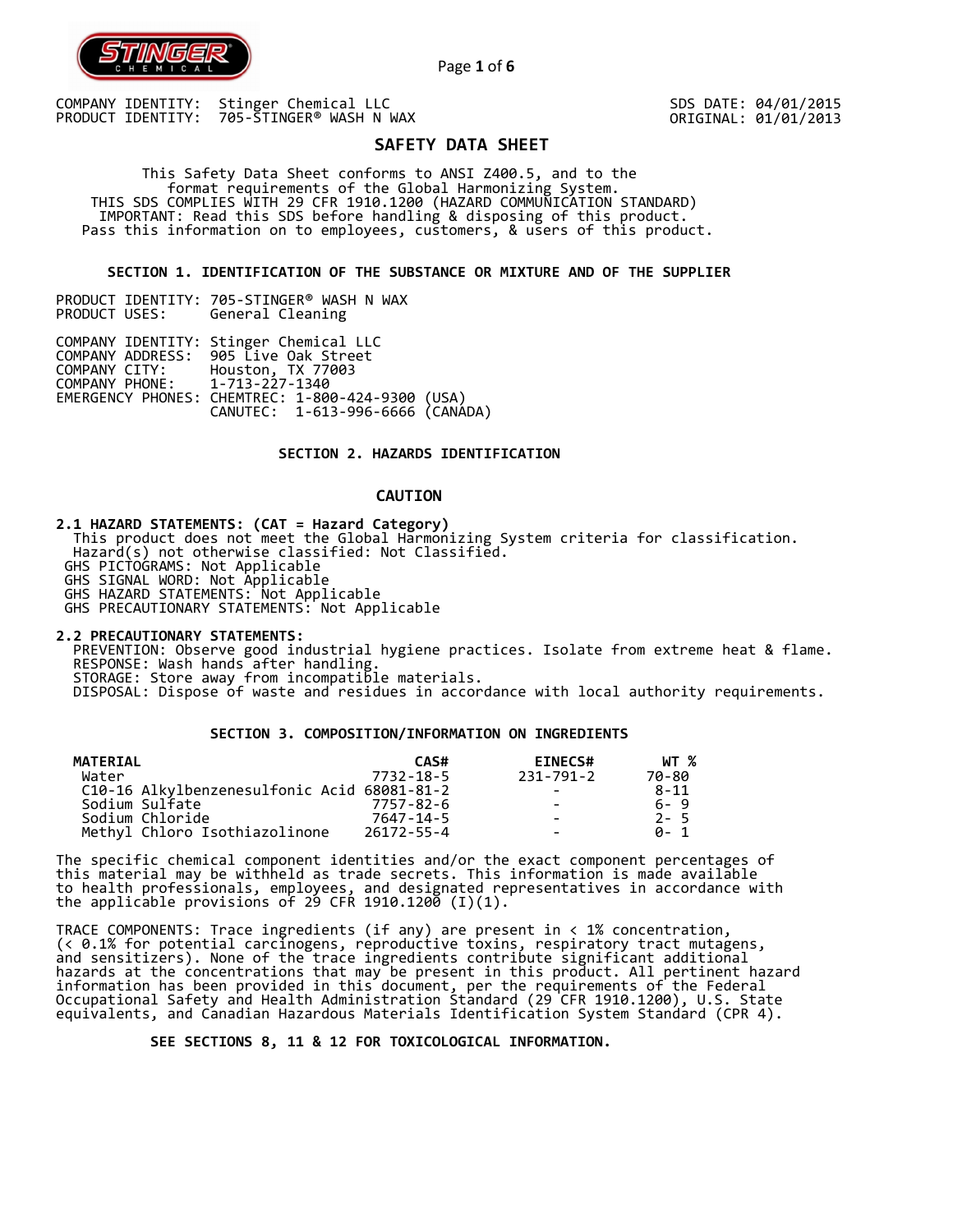SDS DATE: 04/01/2015 ORIGINAL: 01/01/2013

## **SECTION 4. FIRST AID MEASURES**

4.1 MOST IMPORTANT SYMPTOMS/EFFECTS, ACUTE & CHRONIC: See Section 11 for Symptoms/Effects (acute & chronic).

4.2 EYE CONTACT: For eyes, flush with plenty of water for 15 minutes & get medical attention.

4.3 SKIN CONTACT: In case of contact with skin immediately remove contaminated clothing. Wash with soap & water.

4.4 INHALATION:

 After high vapor exposure, remove to fresh air. If breathing is difficult, give oxygen. If breathing has stopped, trained personnel should immediately begin artificial respiration. If the heart has stopped, trained personnel should immediately begin cardiopulmonary resuscitation (CPR).

4.5 SWALLOWING: Rinse mouth. GET MEDICAL ATTENTION IMMEDIATELY. Do NOT give liquids to an unconscious or convulsing person.

## **SECTION 5. FIRE FIGHTING MEASURES**

5.1 FIRE & EXPLOSION PREVENTIVE MEASURES: NO open flames.

- 5.2 SUITABLE (& UNSUITABLE) EXTINGUISHING MEDIA: Use dry powder.
- 5.3 SPECIAL PROTECTIVE EQUIPMENT & PRECAUTIONS FOR FIRE FIGHTERS: Water spray may be ineffective on fire but can protect fire-fighters & cool closed containers. Use fog nozzles if water is used. Do not enter confined fire-space without full bunker gear. (Helmet with face shield, bunker coats, gloves & rubber boots).

5.4 SPECIFIC HAZARDS OF CHEMICAL & HAZARDOUS COMBUSTION PRODUCTS: SLIGHTLY COMBUSTIBLE! Isolate from oxidizers, heat, & open flame. Closed containers may explode if exposed to extreme heat. Applying to hot surfaces requires special precautions. Continue all label precautions!

# **SECTION 6. ACCIDENTAL RELEASE MEASURES**

- 6.1 PERSONAL PRECAUTIONS, PROTECTIVE EQUIPMENT & EMERGENCY PROCEDURES: Keep unprotected personnel away. Wear appropriate personal protective equipment given in Section 8.
- 6.2 ENVIRONMENTAL PRECAUTIONS: Keep from entering storm sewers and ditches which lead to waterways.
- 6.3 METHODS & MATERIAL FOR CONTAINMENT & CLEAN-UP: Stop spill at source. Dike and contain. Collect leaking & spilled liquid in sealable containers as far as possible.

## **SECTION 7. HANDLING AND STORAGE**

7.1 PRECAUTIONS FOR SAFE HANDLING: Isolate from oxidizers, heat, & open flame. Avoid prolonged or repeated contact. Consult Safety Equipment Supplier. Avoid free fall of liquid. Ground containers when transferring. Do not flame cut, braze, or weld. Continue all label precautions!

7.2 CONDITIONS FOR SAFE STORAGE, INCLUDING ANY INCOMPATIBILITIES: Isolate from strong oxidants. Do not store above 49 C/120 F. Keep container tightly closed & upright when not in use to prevent leakage.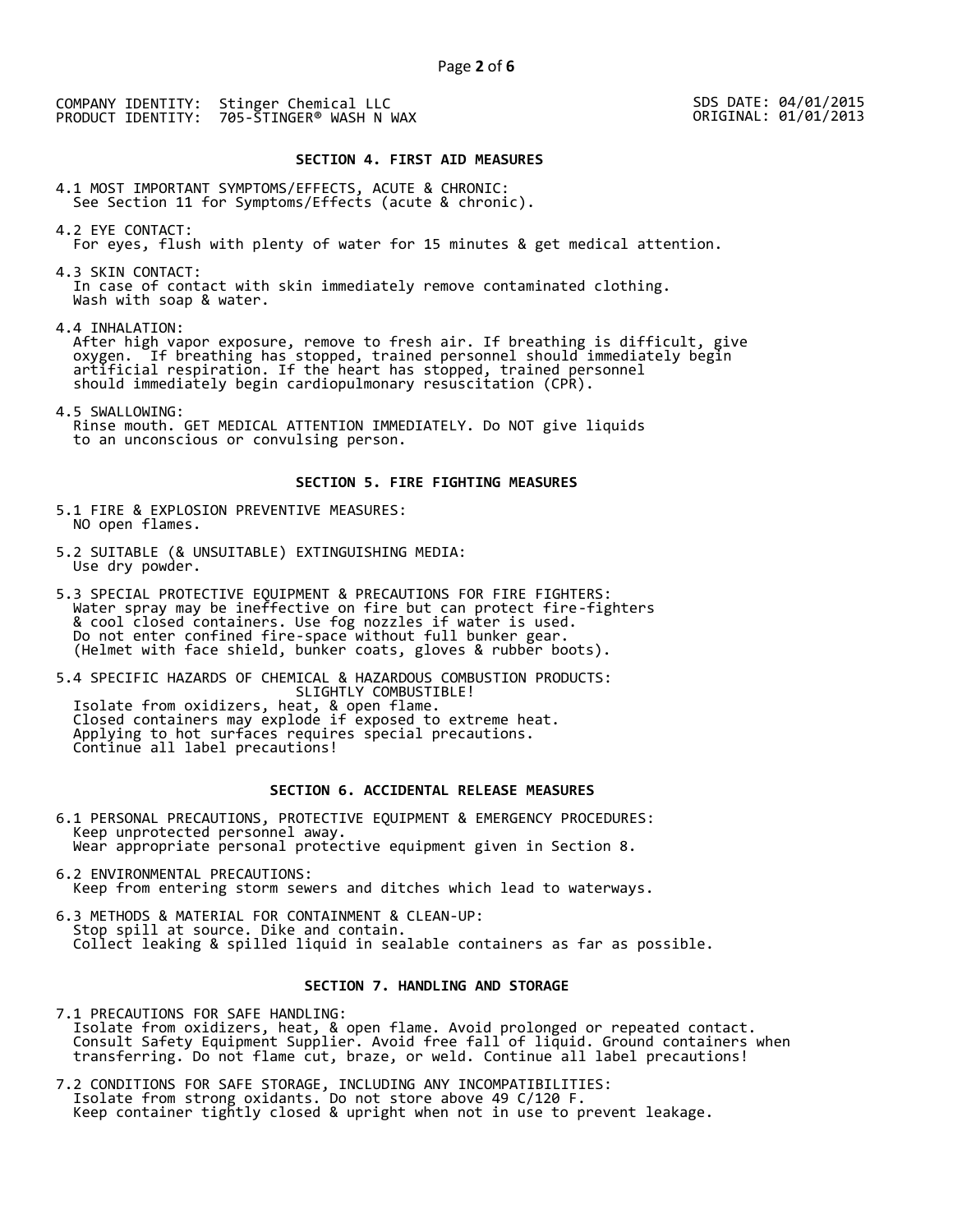SDS DATE: 04/01/2015 ORIGINAL: 01/01/2013

# **SECTION 8. EXPOSURE CONTROLS/PERSONAL PROTECTION**

# **8.1 EXPOSURE LIMITS:**

| <b>MATERIAL</b>                             | CAS#      |                      | EINECS# TWA (OSHA)   | TLV (ACGIH) |
|---------------------------------------------|-----------|----------------------|----------------------|-------------|
| Water                                       | 7732-18-5 |                      | 231-791-2 None Known | None Known  |
| Sodium Sulfate                              | 7757-82-6 | and the state of the | None Known           | None Known  |
| Sodium Chloride                             | 7647-14-5 | $\sim$ 100 $\mu$     | None Known           | None Known  |
| C10-16 Alkylbenzenesulfonic Acid 68081-81-2 |           | $\sim$               | None Known           | None Known  |
| Methyl Chloro Isothiazolinone 26172-55-4    |           | $\sim$               | None Known           | None Known  |

This product contains no EPA Hazardous Air Pollutants (HAP) in amounts  $> 0.1\%$ .

## **8.2 APPROPRIATE ENGINEERING CONTROLS:**

RESPIRATORY EXPOSURE CONTROLS

 A respiratory protection program that meets OSHA 29 CFR 1910.134 and ANSI Z86.2 requirements or European Standard EN 149 must be followed whenever workplace conditions warrant a respirator's use.

VENTILATION<br>LOCAL EXHAUST: LOCAL EXHAUST: Necessary MECHANICAL (GENERAL): Acceptable SPECIAL: None OTHER: None Please refer to ACGIH document, "Industrial Ventilation, A Manual of Recommended Practices", most recent edition, for details.

#### **8.3 INDIVIDUAL PROTECTION MEASURES, SUCH AS PERSONAL PROTECTIVE EQUIPMENT:**  PERSONAL PROTECTIONS:

 Wear OSHA Standard goggles or face shield. Consult Safety Equipment Supplier. Wear goggles, face shield, gloves, apron & footwear impervious to material. Wash clothing before reuse.

WORK & HYGIENIC PRACTICES:

 Provide readily accessible eye wash stations & safety showers. Wash at end of each workshift & before eating, smoking or using the toilet. Promptly remove clothing that becomes contaminated. Destroy contaminated leather articles. Launder or discard contaminated clothing.

# **SECTION 9. PHYSICAL & CHEMICAL PROPERTIES**

| APPEARANCE:                                                                                                                                       | Liquid, Pink                               |
|---------------------------------------------------------------------------------------------------------------------------------------------------|--------------------------------------------|
| ODOR:                                                                                                                                             | Cherry                                     |
| ODOR THRESHOLD:                                                                                                                                   | Not Available                              |
| pH (Neutrality):                                                                                                                                  | $\sim 7.4$                                 |
| MELTING POINT/FREEZING POINT:                                                                                                                     |                                            |
| BOILING RANGE (IBP, 50%, Dry Point):                                                                                                              |                                            |
| FLASH POINT (TÈST METHOD):                                                                                                                        | NOT AVAIIW---<br>> 100 C / > 212 F<br>None |
| EVAPORATION RATE (n-Butyl Acetate=1):                                                                                                             | Not Applicable                             |
| FLAMMABILITY CLASS̀IFICATION:<br>LOWER FLAMMABLE LIMIT IN AIR (% by vol): Not Available<br>UPPER FLAMMABLE LIMIT IN AIR (% by vol): Not Available |                                            |
|                                                                                                                                                   |                                            |
|                                                                                                                                                   |                                            |
| VAPOR PRESSURE (mm of Hg)@20 C                                                                                                                    | 17.5                                       |
| VAPOR DENSITY (air=1):                                                                                                                            | 0.670                                      |
| GRAVITY @ 68/68 F / 20/20 C:                                                                                                                      | 1.213                                      |
| DENSITY:                                                                                                                                          |                                            |
| SPECIFIC GRAVITY (Water=1):                                                                                                                       | 1.214                                      |
| POUNDS/GALLON:                                                                                                                                    | 10.1                                       |
| WATER SOLUBILITY:                                                                                                                                 | Appreciable                                |
| PARTITION COEFFICIENT (n-Octane/Water):                                                                                                           | Not Available                              |
| AUTO IGNITION TEMPERATURE:                                                                                                                        | Not Applicable                             |
| DECOMPOSITION TEMPERATURE:                                                                                                                        | Not Available                              |
| TOTAL VOC'S (TVOC)*:                                                                                                                              | 0.0 Vol% /0.0 g/L / 0.000 Lbs/Gal          |
| NONEXEMPT VOC'S (CVOC)*:                                                                                                                          | 0.0 Vol% /0.0 g/L / 0.000 Lbs/Gal          |
| HAZARDOUS AIR POLLUTANTS (HAPS):                                                                                                                  | 0.0 Wt% /0.0 g/L / 0.000 Lbs/Gal           |
| NONEXEMPT VOC PARTIAL PRESSURE (mm of Hg @ 20 C)                                                                                                  | 0.0                                        |
| VISCOSITY @ 20 C (ASTM D445):                                                                                                                     | Not Available                              |
| * Using CARB (California Air Resources Board Rules).                                                                                              |                                            |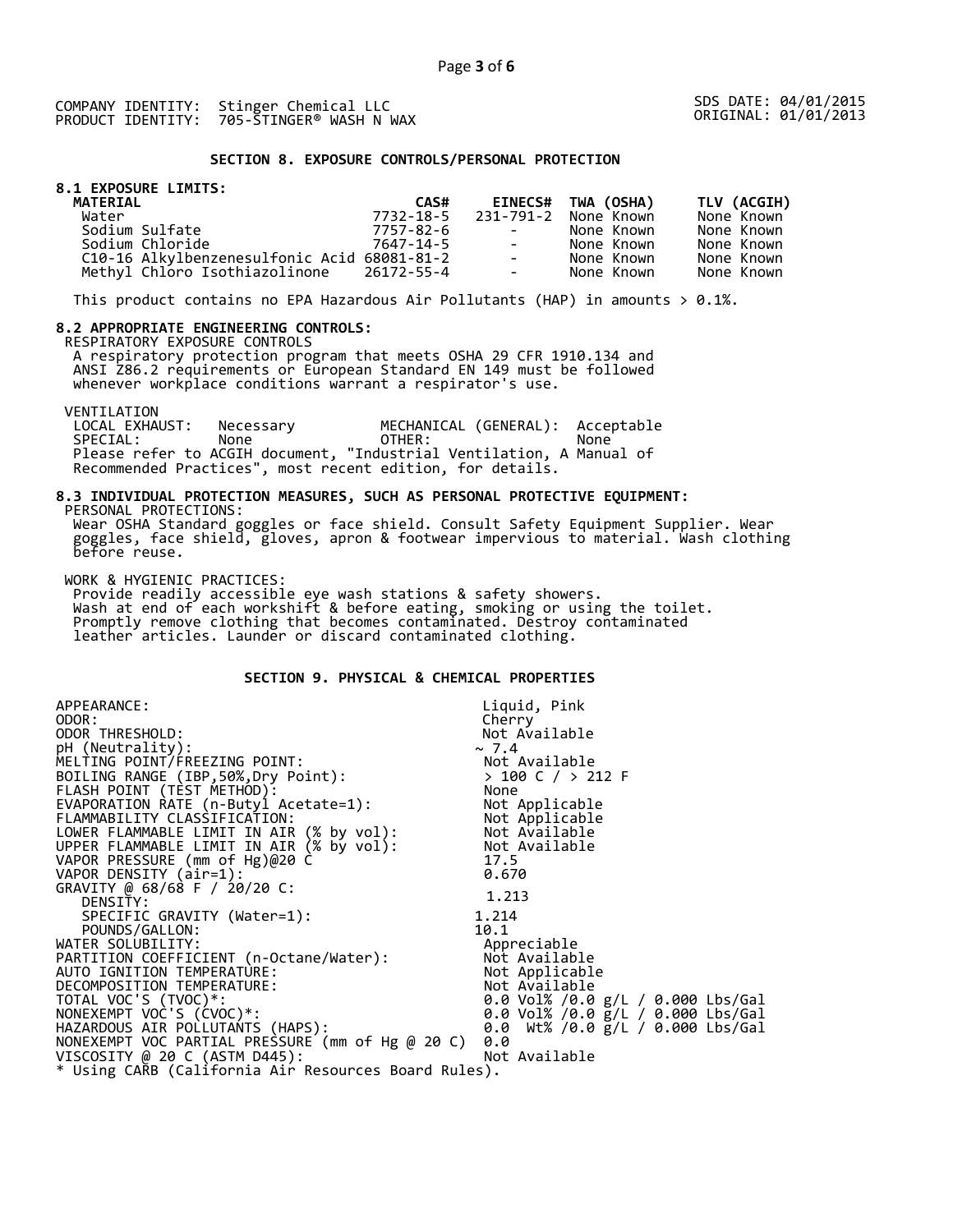SDS DATE: 04/01/2015 ORIGINAL: 01/01/2013

# **SECTION 10. STABILITY & REACTIVITY**

10.1 REACTIVITY & CHEMICAL STABILITY:

Stable under normal conditions, no hazardous reactions when kept from incompatibles.

10.2 POSSIBILITY OF HAZARDOUS REACTIONS & CONDITIONS TO AVOID: Isolate from oxidizers, heat, & open flame.

10.3 INCOMPATIBLE MATERIALS: Reacts violently with strong oxidants, causing fire & explosion hazard.

10.4 HAZARDOUS DECOMPOSITION PRODUCTS: Carbon Oxides, Sulfur Oxide, Sodium Oxide & Hydroxide from burning.

10.5 HAZARDOUS POLYMERIZATION: Will not occur.

## **SECTION 11. TOXICOLOGICAL INFORMATION**

## **11.1 ACUTE HAZARDS**

 11.11 EYE & SKIN CONTACT: Acute overexposure can cause irritation to skin. Acute overexposure can cause irritation to eyes.

11.12 INHALATION:

 11.13 SWALLOWING: Swallowing can cause abdominal irritation, nausea, vomiting & diarrhea.

#### **11.2 SUBCHRONIC HAZARDS/CONDITIONS AGGRAVATED**

 MEDICAL CONDITIONS AGGRAVATED BY EXPOSURE: Pre-existing disorders of any target organs mentioned in this Document can be aggravated by over-exposure by routes of entry to components of this product. Persons with these disorders should avoid use of this product.

#### **11.3 CHRONIC HAZARDS**

 11.31 CANCER, REPRODUCTIVE & OTHER CHRONIC HAZARDS: This product has no carcinogens listed by IARC, NTP, NIOSH, OSHA or ACGIH, as of this date, greater or equal to 0.1%.

11.32 TARGET ORGANS: May cause damage to target organs, based on animal data.

11.33 IRRITANCY: Irritating to contaminated tissue.

11.34 SENSITIZATION: No component is known as a sensitizer.

11.35 MUTAGENICITY: No known reports of mutagenic effects in humans.

11.36 EMBRYOTOXICITY: No known reports of embryotoxic effects in humans.

11.37 TERATOGENICITY: No known reports of teratogenic effects in humans.

11.38 REPRODUCTIVE TOXICITY: No known reports of reproductive effects in humans.

 A MUTAGEN is a chemical which causes permanent changes to genetic material (DNA) such that the changes will propagate across generational lines. An EMBRYOTOXIN is a chemical which causes damage to a developing embryo (such as: within the first 8 weeks of pregnancy in humans), but the damage does not propagate across generational lines. A TERATOGEN is a chemical which causes damage to a developing fetus, but the damage does not propagate across generational lines. A REPRODUCTIVE TOXIN is any substance which interferes in any way with the reproductive process.

# **11.4 MAMMALIAN TOXICITY INFORMATION**

No mammalian information is available on this product.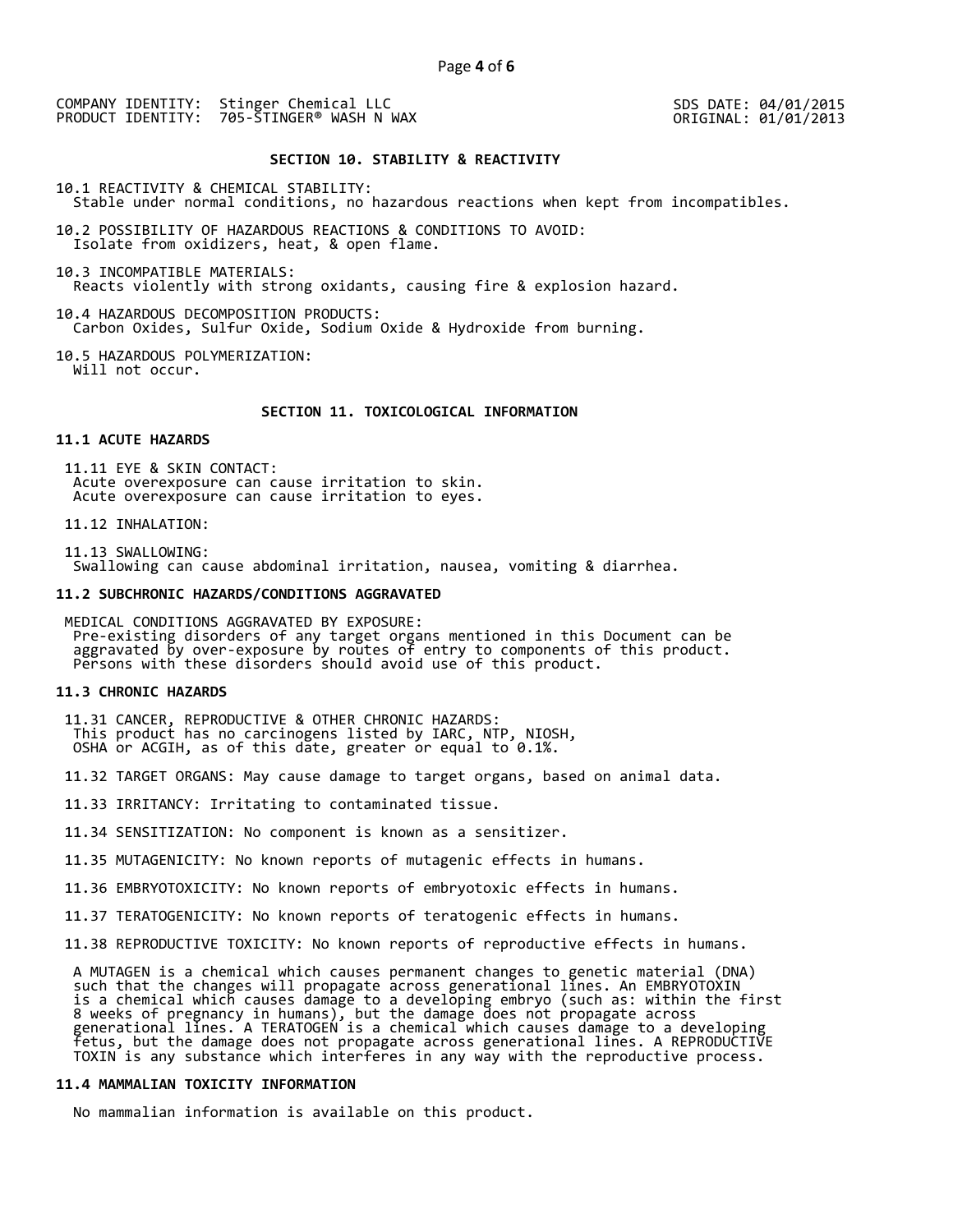SDS DATE: 04/01/2015 ORIGINAL: 01/01/2013

### **SECTION 12. ECOLOGICAL INFORMATION**

## **12.1 ALL WORK PRACTICES MUST BE AIMED AT ELIMINATING ENVIRONMENTAL CONTAMINATION.**

12.2 EFFECT OF MATERIAL ON PLANTS AND ANIMALS: This product may be harmful or fatal to plant and animal life if released into the environment. Refer to Section 11 (Toxicological Information) for further data on the effects of this product's components on test animals.

12.3 EFFECT OF MATERIAL ON AQUATIC LIFE: No aquatic environmental information is available on this product.

12.4 MOBILITY IN SOIL Mobility of this material has not been determined.

12.5 DEGRADABILITY This product is completely biodegradable.

12.6 ACCUMULATION Bioaccumulation of this product has not been determined.

# **SECTION 13. DISPOSAL CONSIDERATIONS**

Processing, use or contamination may change the waste disposal requirements. Do not dispose of on land, in surface waters, or in storm drains. Waste should be recycled or disposed of in accordance with regulations. Large amounts should be collected for reuse or consigned to licensed waste haulers for disposal. **ALL DISPOSAL MUST BE IN ACCORDANCE WITH ALL FEDERAL, STATE, PROVINCIAL, AND LOCAL REGULATIONS. IF IN DOUBT, CONTACT PROPER AGENCIES.** 

## **SECTION 14. TRANSPORT INFORMATION**

MARINE POLLUTANT: No DOT/TDG SHIP NAME: Not Regulated DRUM LABEL:<br>IATA / ICAO: IATA / ICAO: Not Regulated<br>IMO / IMDG: Not Regulated Not Regulated EMERGENCY RESPONSE GUIDEBOOK NUMBER: None

# **SECTION 15. REGULATORY INFORMATION**

**15.1 EPA REGULATION: SARA SECTION 311/312 HAZARDS: None Known** 

All components of this product are on the TSCA list. SARA Title III Section 313 Supplier Notification This product contains the indicated <\*> toxic chemicals subject to the reporting requirements of Section 313 of the Emergency Planning & Community Right-To-Know Act of 1986 & of 40 CFR 372. This information must be included in all MSDSs that are copied and distributed for this material.

#### **15.2 STATE REGULATIONS:**

 CALIFORNIA SAFE DRINKING WATER & TOXIC ENFORCEMENT ACT (PROPOSITION 65): This product contains no chemicals known to the State of California to cause cancer or reproductive toxicity.

#### **15.3 INTERNATIONAL REGULATIONS**

 The identified components of this product are listed on the chemical inventories of the following countries: Australia (AICS), Canada (DSL or NDSL), China (IECSC), Europe (EINECS, ELINCS), Japan (METI/CSCL, MHLW/ISHL), South Korea (KECI), New Zealand (NZIoC), Philippines (PICCS), Switzerland (SWISS), Taiwan (NECSI), USA (TSCA).

# **15.4 CANADA: WORKPLACE HAZARDOUS MATERIALS INFORMATION SYSTEM (WHMIS)**  D2B: Irritating to skin / eyes.

 This product was classified using the hazard criteria of the Controlled Products Regulations (CPR). This Document contains all information required by the CPR.